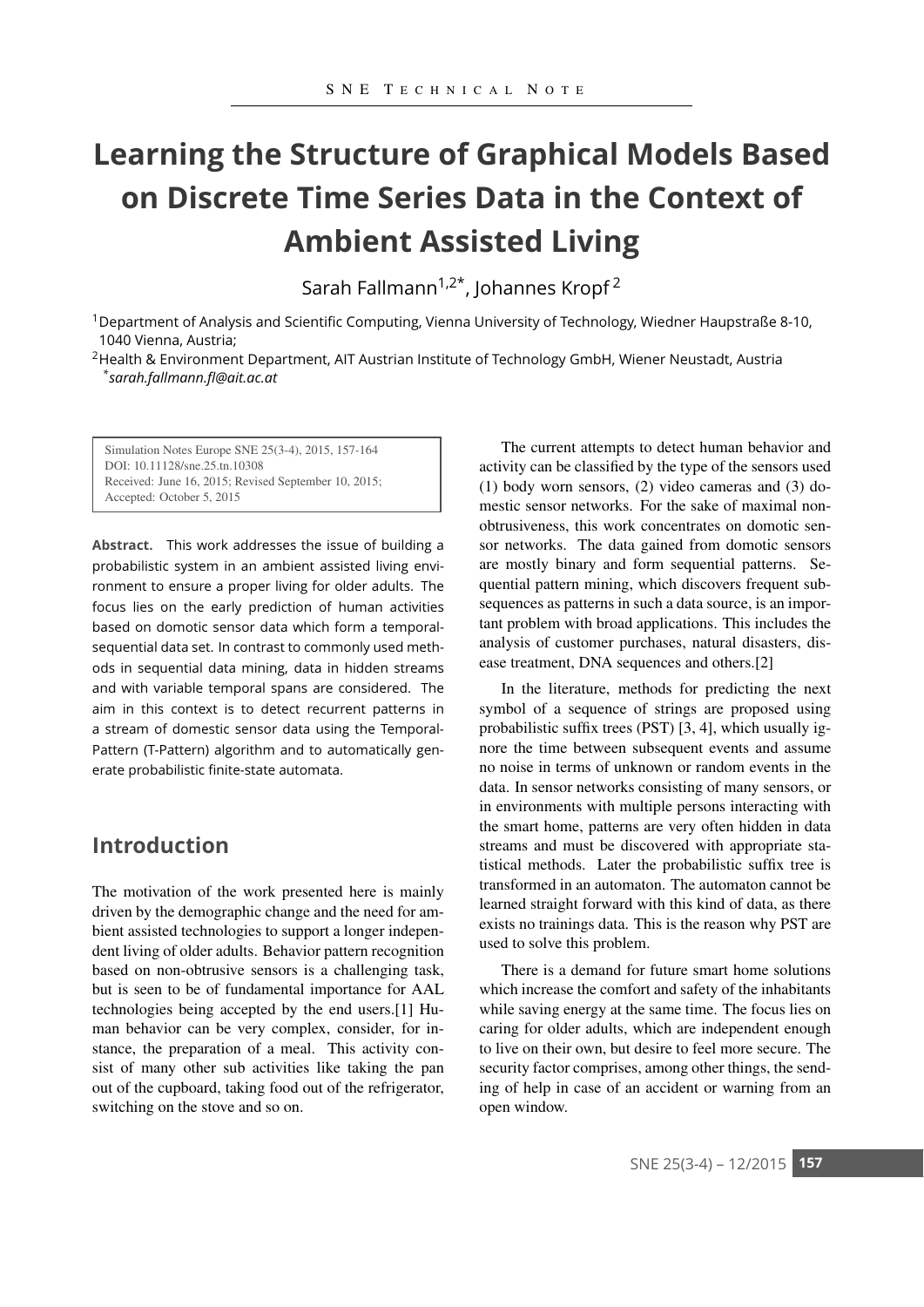This factors are treated in Ambient Assisted Living (AAL) technologies, in specific, behavior pattern recognition can handle and meet the request of older adults.[5] Nowadays state-of-the-art smart home solutions are based on simple predefined rules to control devices based on movement detectors or timers, but there is still very little intelligence built-in due to the following reasons:

- Too many systems on the market are proprietary and cannot be connected to each other
- Very few smart appliances are available on the market
- Living environments differ significantly and standardized solutions will not work
- Configuration is complex and therefore costly

One of the keys towards smart systems in the AAL context is seen to be activity recognition, and much research in recent years has focused on this topic. Although many approaches and algorithms exist, there are still many obstacles towards a system which is ready to be used in real environments in everyday life.

The aim of this work is to describe a concept for human behavior detection, which includes also the time aspect of environmental sensor events hidden in data streams. The time aspect is important, as data comes from real world settings and different sensors can send at similar timestamps. Moreover the order of the activities is important, in particular for events which are dependent on past events. The detection of high complex patterns and behaviors are important for a higher comfort of the end users.

### **1 Related Work**

Human activity recognition is a challenging task and has been an active, fast growing and broad research area, with a multitude of approaches and algorithms proposed. Roughly, these approaches can be categorized by camera-based, environmental sensor-based, or wearable-/object-based activity recognition. This work focuses on non-obtrusive environmental sensors for activity recognition. Algorithms used in activity recognition can be divided into two major groups. The first one is based on machine learning techniques including supervised and unsupervised learning methods, the second one is based on logical modeling and reasoning.[1]

For probabilistic activity recognition a wide range of algorithms exists. This includes Hidden Markov Models (HMMs) [6], Bayes networks [7], decision trees and other classical pattern recognition methods. Among these, HMMs and Bayes networks are the most popular. These algorithms used in a supervised context are methods, which need annotated data to construct a model. On the other hand there exists unsupervised learning methods like factor analysis and mixture of Gaussians, these are learning methods without the need of preprocessing the data. These methods try to build statistical representations of the data.[8]

An approach similar to Hidden Markov Models is that of probabilistic finite state automata (PFA).[9] PFAs describe distributions over strings, but have been successfully used in several fields, including pattern recognition. Finite state machines in general are widely used for all kind of control tasks appearing in smart environments as well. The PFA is learned over a PST, where the nodes are the patterns from the T-Pattern algorithm.

PSTs are used in a wide area, for example to analyze video data [3]. Li *et al.* [3] used an action-only prediction model to represent dependencies between action units on the basis of video data. In comparison in the approach of this paper domestic sensors are used.

In the action-only prediction model, the occurrence of a sequence of events is used and compared with an empirical parameter to detect patterns. Another approach for the detection of patterns in behavior are T-Patterns [10]. T-Patterns are created for finding hidden or non-obvious temporal patterns in streams of data describing human behavior. T-Patterns are originally used for children interaction analysis [10], but find also application in detecting animal and human behavior [11].

## **2 Activity Recognition**

The sensors used for behavior detection are off-theshelf and low-cost conventional home automation sensors. All sensor types have been integrated in the platform and work in parallel due to the harmonization of data packets into a hardware abstraction bundle.[12]

For evaluation, three annotated datasets consisting of several weeks of data recorded in a real-world setting provided by Kasteren *et al.* [13] are used. Each dataset belongs to one house which is occupied by one person.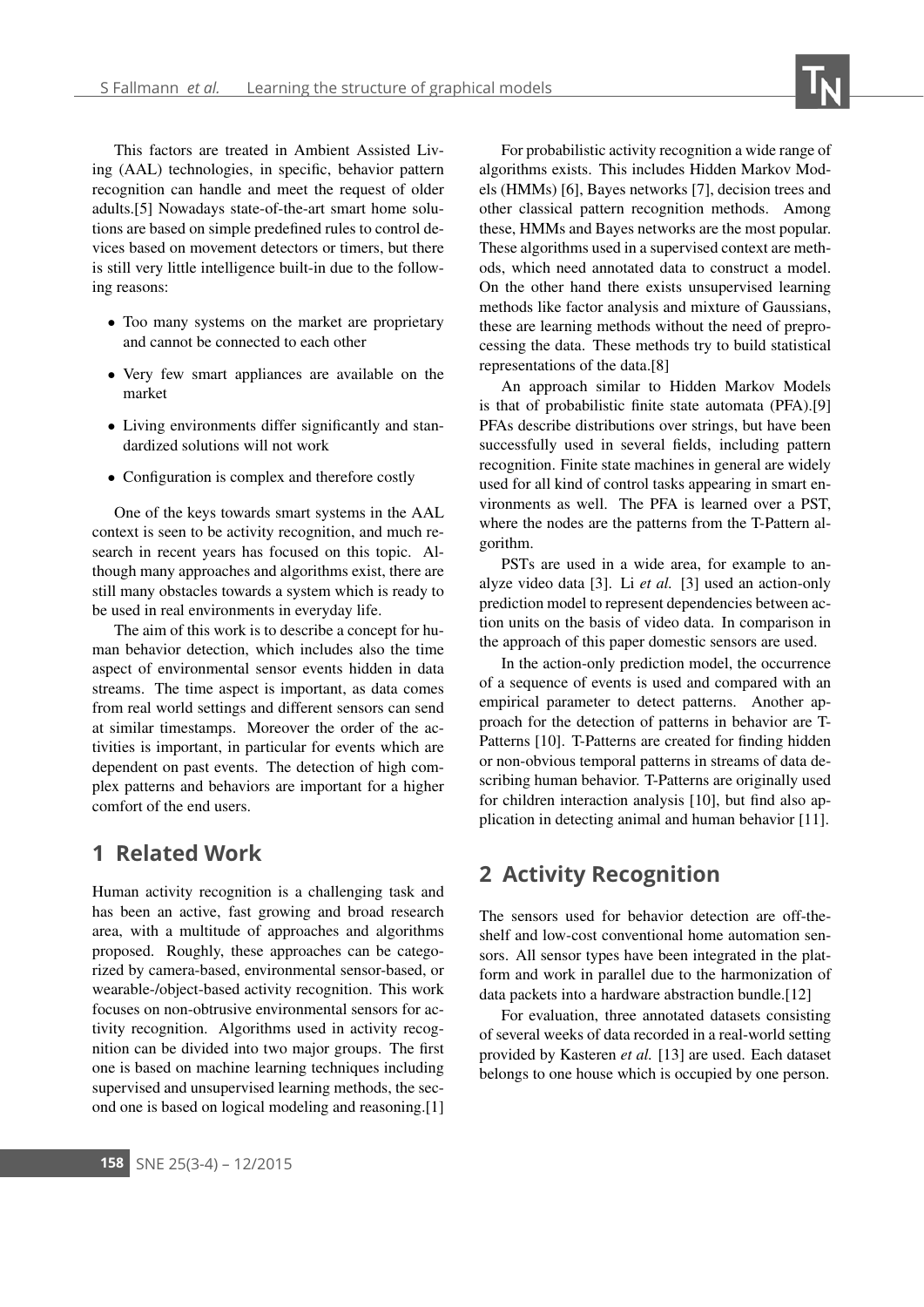#### **2.1 Algorithm**

The algorithm employed relies on the work of Li *et al.* [3] and their action-only prediction model. The authors try to construct a PST out of video data. This is done in four steps. First, they find every pattern in the video data and filter out the patterns which are not frequent. The frequent patterns are broken down into individual interactions along the time line. In the last step they calculate the probabilities of the various patterns with an algorithm containing some empirical parameters.

This fits the aim of this work quite well, but it must be expanded by the important temporal aspect. This is done by following the concept in Figure 1. In contrast to the algorithm proposed in [3], which only counts the occurrences of different frequent patterns, in this work the temporal aspect of the sensor data, as well as its statistical significance, is included in the calculation of the T-Pattern algorithm and the next symbol's probability to make it more robust. Another drawback of the referenced paper are the empirical parameters, which are unpractical and a stumbling block to a fully automatic system. In the present work, this problem does not occur.

If only the significant patterns are used to calculate the probabilities, a more appropriate result can be expected.

#### **2.2 Concept**

The real environmental sequential data from the senors are preprocessed. In this step false data are deleted and with this preprocessed data the algorithm can be proceeded.

First a T-Pattern algorithm is performed with the sensor data. Followed by building a PST with the significant T-Patterns. Therefore each significant T-Pattern stands for one node and the next symbol probabilities are calculated with the Poisson distribution.

The concept how to construct the next symbol probability of states in a PST relies on the idea of maximum duration compare Figure 1. This means in every pattern-step the longest duration of the patterns in this period is used to calculate the next symbol probability for this transition.

If the maximum duration of pattern-step 11 is interesting, the calculation begins at the pattern @tt. The pattern-step 11 in this example means the transformation of @tt in @ttt, @ttk or @ttx. The duration of every suffix of the pattern  $@tt{\{t,k,x\}}$  is compared and the



**Figure 1:** Concept how to calculate next symbol probability.

maximum duration is chosen to calculate the next symbol probability. All transformation probabilities, which are calculated in the way described before, are put to the correct node, where *x* describes those cases where nothing significant happens. Therefore is it ensured that the total cases in one step sums always up to one. This is important, as otherwise no automaton can be constructed out of the PST.

To complete the system, the PST must be transformed in a probabilistic suffix automaton (PSA). In [14] an algorithm can be found for this step, the result for one example can be seen in Figure 2. The PSA is created by the information of the PST in the following way. First all leaves are added to the new automaton as recurrent states and a state equal to the root of the PST. The states are connected with each other. For example if the path between root and '021' is questioned, two states are required and connected '20' and '2'.

In the next step the arcs are built, for this step the next-symbol probabilities of the PST are required. If there exists a next symbol probability after the given state, the symbol is added, and from the front symbol by symbol is removed until this state can be found in the automaton. For example '20' has a next symbol probability to '1', the constructed label is '201' after removing the first symbol '2' an already existing state '01' is found and an arc is created.

The last step is to assign state types. This is done by looking at each node and ascertaining if one of the arcs comes from a recurrent state created in step one, therefore this state also becomes a recurrent state. All other nodes are transient states. '2' is a recurrent state, as their exists an arc from the recurrent state '10' to '2'.[14]

This algorithm leads to a PSA, out of significant T-Pattern which can detect behavioral anomalies in real environments with domestic sensors.[12]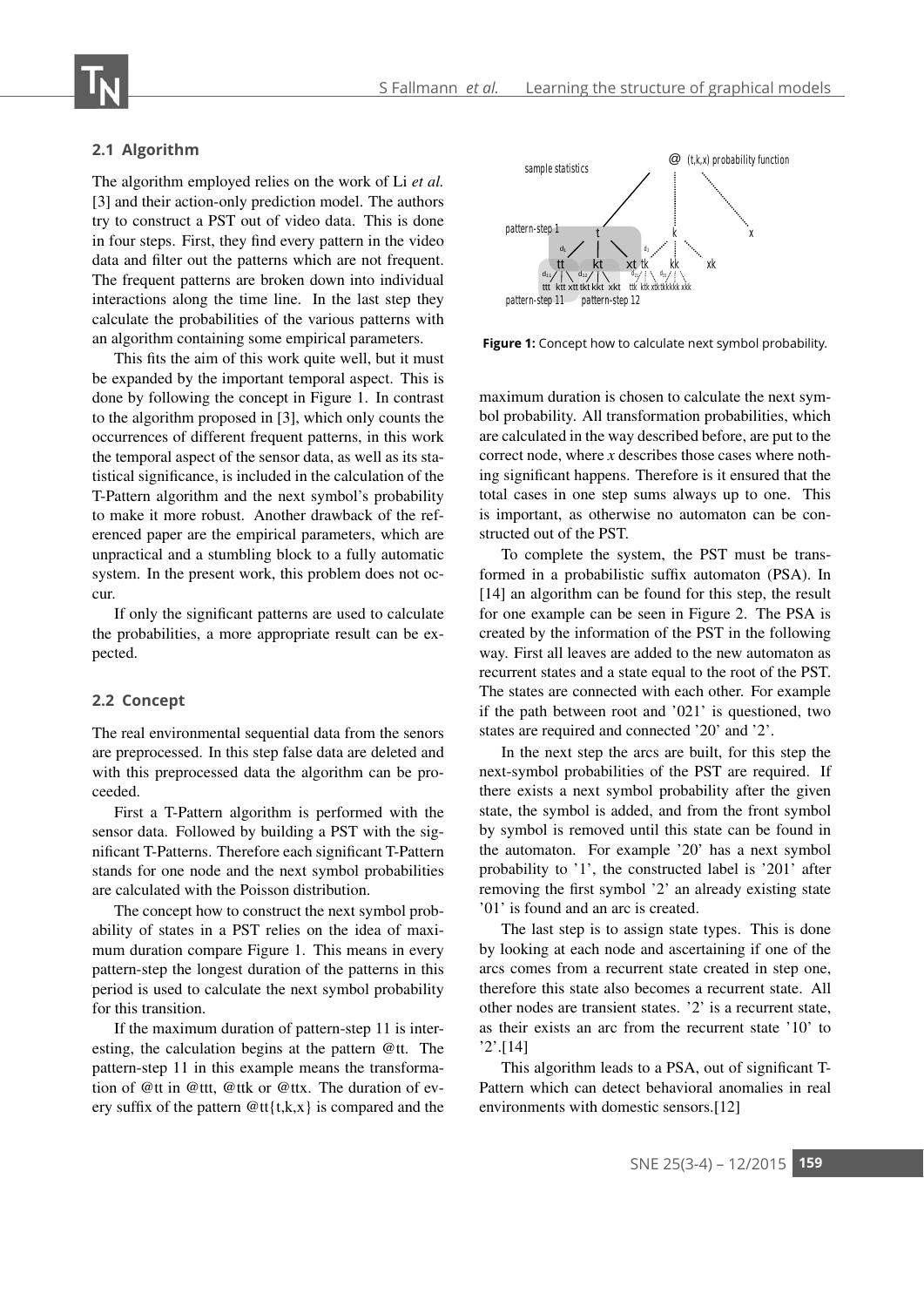

**Figure 2:** A transformation from a PST to a PSA [14].

#### **2.3 T-Pattern recognition**

The concept and algorithm behind T-Patterns was first stimulated by research regarding the structure of behavior and interactions with focus on real-time, probabilistic, and functional aspects, as well as hierarchical and syntactic structure, creativity, routines and planning.[15, 10] T-Patterns were chosen, because behavior patterns are often hidden in a behavioral stream and exist at different time scales.

The T-Pattern method described in [10] is an approach to find patterns in time series data, where causality between different data can be expected in short time intervals, relative to the observation period. This T-Pattern algorithm can be applied to sensor data in smart environments. The activity patterns in real sensor data are expected to be hidden in a data stream created by a large number of sensors. The approach can handle noisy, uncertain and incomplete sensor data, as the algorithm makes a probabilistic method available.[16]

The T-Pattern algorithm works with a bottom-up approach. A bottom-up approach means, that first the simplest T-Patterns are searched for and then, level by level, the higher hierarchical T-Patterns are found. These simple T-Patterns are at the fundamental level just simple pairs of sensor events having a statistical significant interval relationship.[15]

The assumption in the T-Pattern approach is a null hypothesis, expecting that each component is independently and randomly distributed over time with its observed average frequency. This null hypothesis is the assumption which all found T-Patterns are tested against.

The significance testing is based on Poisson probability distribution.

Making use of real-time information, the following probabilistic real-time relation serves as a key to the detection of hidden T-Patterns. If *A* is an earlier and *B* a later component of the same recurring T-Pattern, then, after an occurrence of *A* at *t*, there is an interval  $[t+d_1, t+d_2], (d_2 \ge d_1 \ge 0)$  that tends to contain at least one occurrence of *B* more often than it would be expected by chance. This relation is called a *critical interval* (or CI) relation between the distributions of *A* and *B*. The later component *B* does not need to be the one immediately following *A* within the pattern, so even when some elements of a T-Pattern are ignored, it may still have the defining characteristics.

The behavior data are coded during an *observation period*  $[1, N_T]$  in terms of discrete occurrence times of events. A T-Pattern can be seen as an ordered set  $Q = X_1 \approx dt_1 X_2 \approx dt_2 ... X_m$ , where *X* stand for simpler T-Patterns and each  $\approx dt$  term stands for a relatively invariant (relative to the expectation assuming the null hypothesis) time distance between the components, which separates the consecutive  $X_i$  and  $X_{i+1}$  terms.[16] The algorithm as proposed in [10] computes if there is a series of intervals containing  $k(k \geq 2)$  occurrences of *A* followed by at least one *B* and checks if *k* is significantly greater than the expectation, by varying the interval length for the search.

The input data are a set of sensor events, where timestamps represent the beginning and ending time of a specific sensor event. This data from real world settings are often sparse during long observational periods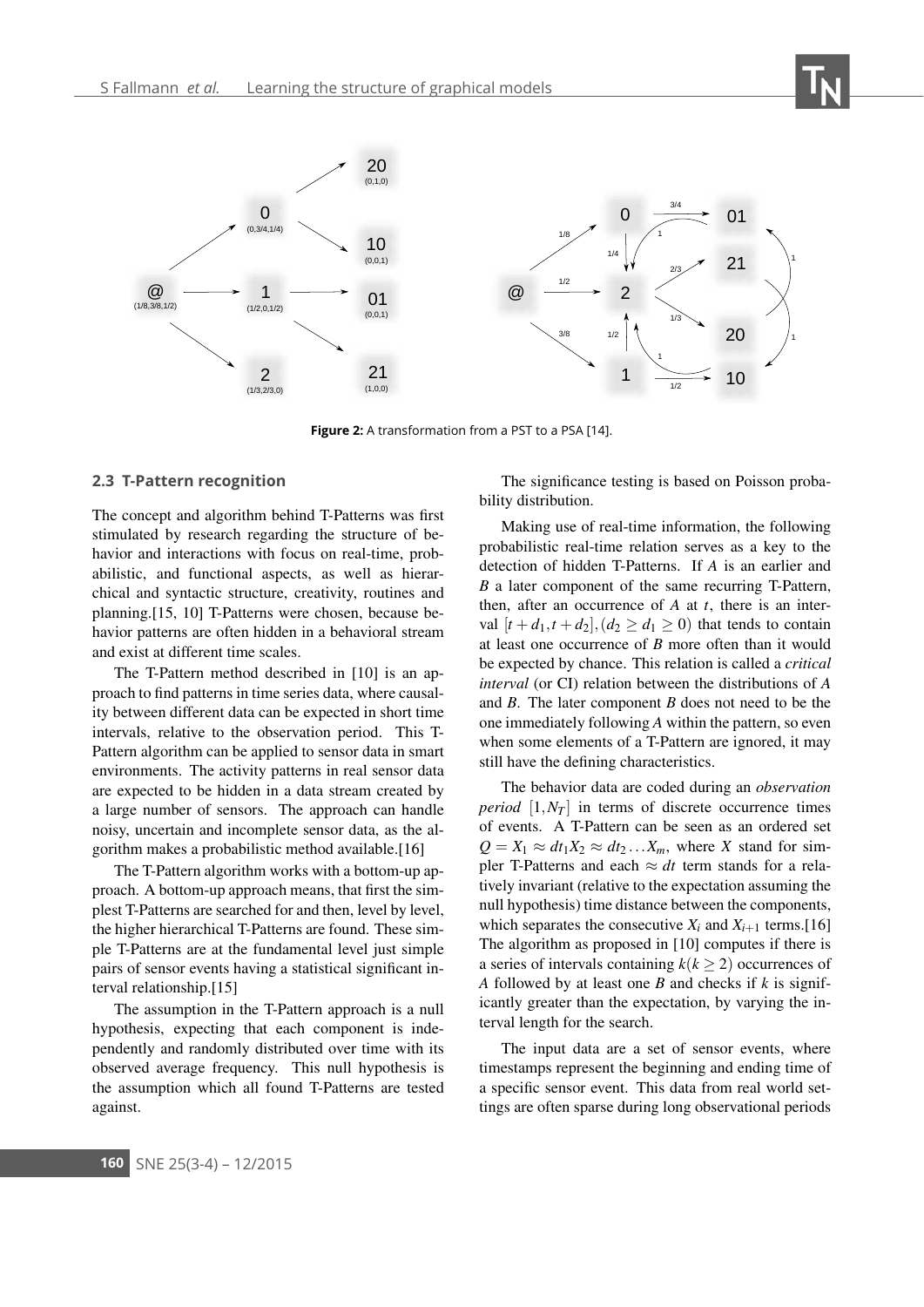

**Figure 3:** Sensor data recorded 2 days, accumulated hourly.

and clustered within short periods, which can be seen in Figure 3. This figure shows long periods without activity, and short periods with high activity. This problem can be solved by considered the time during the use of the T-Pattern approach. A small significance level leads to more reliable results as not less long patterns will be recognized ( $\alpha$  = 10<sup>-8</sup>).

Some patterns appeared significantly more often than others, and those are essential for an activity to be recognized.

#### **2.4 Suffix Trees and Probabilistic Finite Automata**

Activity processes can be described by a subclass of probabilistic finite automata which are called Probabilistic Suffix Automata (PSA) by the authors of [4]. Probabilistic automata have similarities to widely used Hidden Markov Models, as analyzed in [17]. On the other hand PSAs seemed to be a logical extension to handle uncertainty in cases which can not be solved with pure finite state automata.

A PST *T*, over an alphabet  $\Sigma$ , is a tree of degree  $|\Sigma|$ . Each edge in the tree is labeled by a single symbol in  $Σ$ , such that from every internal node there is exactly one edge labeled by each symbol. The nodes of the tree are labeled by pairs  $(s, \gamma_s)$ , where *s* is the string associated with the walk starting from that node and ending in the root of the tree, and  $\gamma_s : \Sigma \to [0,1]$  is the next symbol probability function related with *s*. It is required that for every string s labeling a node in the tree,  $\Sigma_{\sigma \in \Sigma} \gamma_s(\sigma) = 1$ . A PST *T* generates strings of infinite length, but only probability distributions induced on finite length prefixes of these strings are considered. The probability that *T* generates a string  $r = r_1 r_2 \dots r_N \in \Sigma^N$ is

$$
P_T^N(r)=\prod_{i=1}^N \gamma_{s^{i-1}}(r_i),
$$

where  $s^0 = e$ , the empty string, and for  $1 \le j \le N - 1$ ,  $s^j$ is the string labeling the deepest node reached by taking the walk corresponding to  $r_i r_{i-1} \ldots r_1$  starting at the root of *T*.

The PST is learned with a top-down algorithm by means of the sample statistic. With this T-Patterns the empirical probability function  $\tilde{P}$  is defined and a suffix tree  $\overline{T}$ , which is a sub-tree of  $T$  with high probability, is constructed.

First, only a single node labeled as empty string *e* is constructed. Further nodes are added which are reasonably to be in the tree. This is the case when for the node *v*, the empirical probability of the suffix *s*,  $\tilde{P}(s)$ , is non negligible. Additionally, for  $\sigma$  the empiric probability of *s* followed by  $\sigma$ ,  $\tilde{P}(\sigma|s)$ , must differ significantly from the probability of observing suffix(*s*) followed by  $\sigma$ ,  $\tilde{P}(\sigma | \text{suffix}(s))$ . Suffix(s) is the suffix string of the parent node, meaning the way from the root to the parent node of *v*.

The decision rule is dependent on the ratio between  $\tilde{P}(\sigma|s)$  and  $\tilde{P}(\sigma|suffix(s))$ . A given node is only added if this ratio is substantially greater than one. The tree is built level by level so the successors of a leaf are only added if they satisfy the condition. The tree reaches its final shape, if it does not fulfill the condition anymore.[4]

### **3 Results**

In this section the results of the methods described so far are shown and discussed. The data from Kasteren *et al.* [13] are used to evaluate the T-Pattern algorithm and the results fulfills the demand. The last part focuses on the results from the algorithm constructing a PSA.

#### **3.1 T-Pattern Analysis**

The T-Patterns are evaluated with the annotated data in Matlab. In this analysis the significance test for the T-Patterns is done by the Binomial distribution. For each pattern the best fitting activity is searched for and is saved in the class with the highest percentage of overlap. These percentages are visualized in a pie and a histogram format.

In Figure 4, the histogram bars describes in 10% steps the percentage of patterns intersecting with an annotated activity. For better understanding 0 means no match with an activity, 1 means all patterns which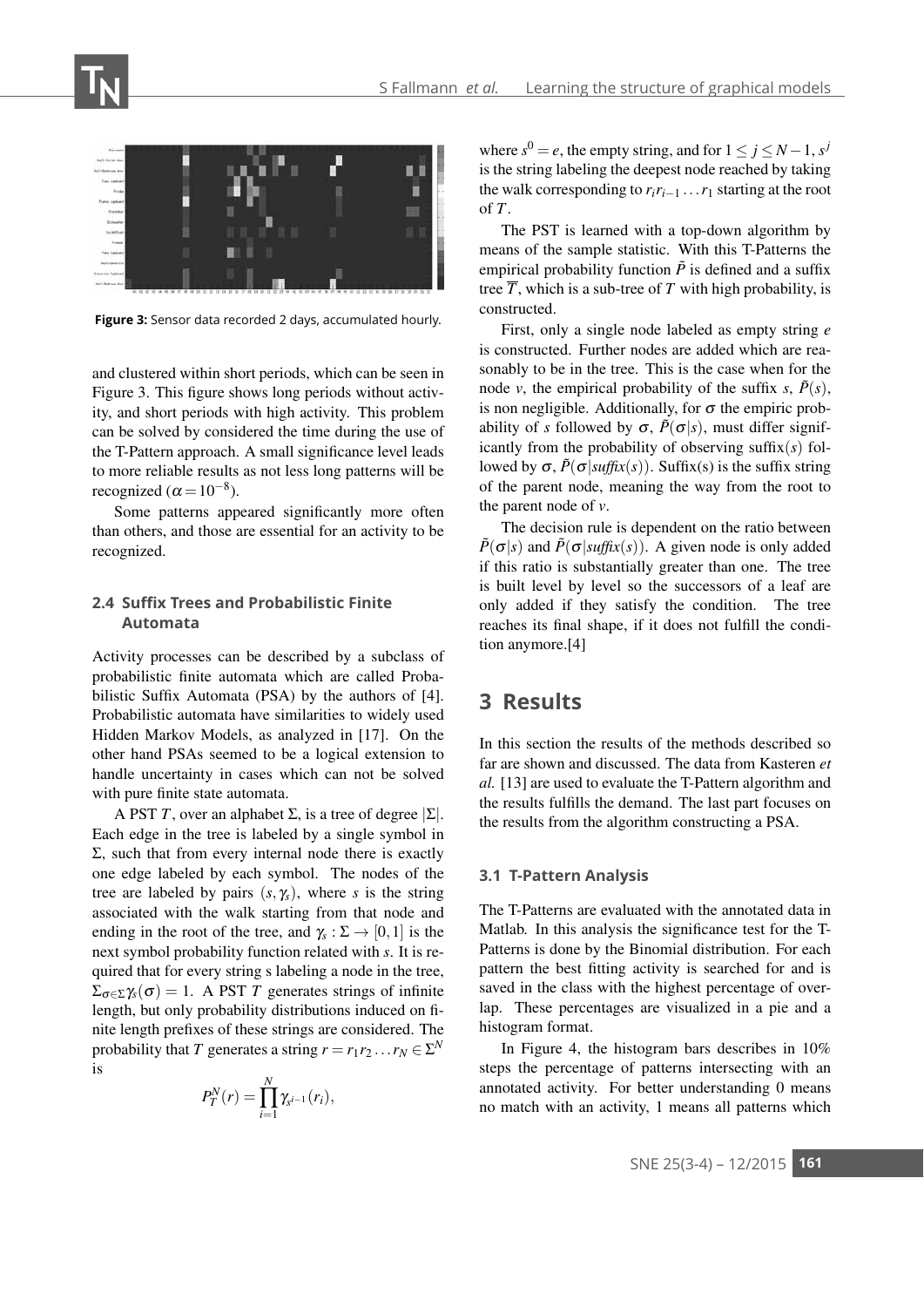

**Figure 4:** Fine Tuning.

intersect  $0 - 10\%$  with an annotated activity, 2 means 10−20% intersection and so on.

The pie has four different classes, 'no matches', 'more than 60%-matches', 'between 60% and 80% matches' and 'more than 90%-matches'. This figures are all analyzed over the whole time period with the T-Pattern algorithm focusing on the sensor Ids 7 and 8. Sensor Id 7 stands for the 'toilet flush' and sensor Id 8 for the 'toilet door'. The figures must be seen as a continuous chain. All patterns which are left out in one picture are also left out in the other pictures in vertical direction.

In the first evaluation the T-Pattern algorithm finds too many T-Patterns compare picture one. This is the reason why a fine tuning of the recognized T-Patterns has been done to get more appropriate patterns. Especially the first two bars are a problem for further evaluation. This are those patterns which do not intersect with an activity or only intersect with at most 10%. In the first picture second row the T-Patterns which consist of only one sensor event are left out. A huge improvement can be seen especially in the 'no matches' part, as most of the individual single sensor-events are too small to overlap with an activity.

In the second picture the fine tuning is expanded by blurring the activities 10% each side. Other fine tuning steps like ignoring specific patterns, useless patterns and bad pattern lead finally to an appropriate result.

The significance analysis leads to the result of an improvement of while using lower significance level. The significance level 0.005 or 0.001 seems to be more appropriate than a bigger one like 0.05. The significance level is lowered with the consequence of less patterns being recognized. This patterns are those which match an annotated activity with higher percentage.

### **3.2 Probabilistic Suffix Tree and Probabilistic Suffix Automata**



**Figure 5:** PST based on sensor 7 and 8 with pattern length 2.

In Figure 5 a result of the used system can be seen. In this case the sensors 7 and 8 are considered to build a PST. The probabilities are described in percentage,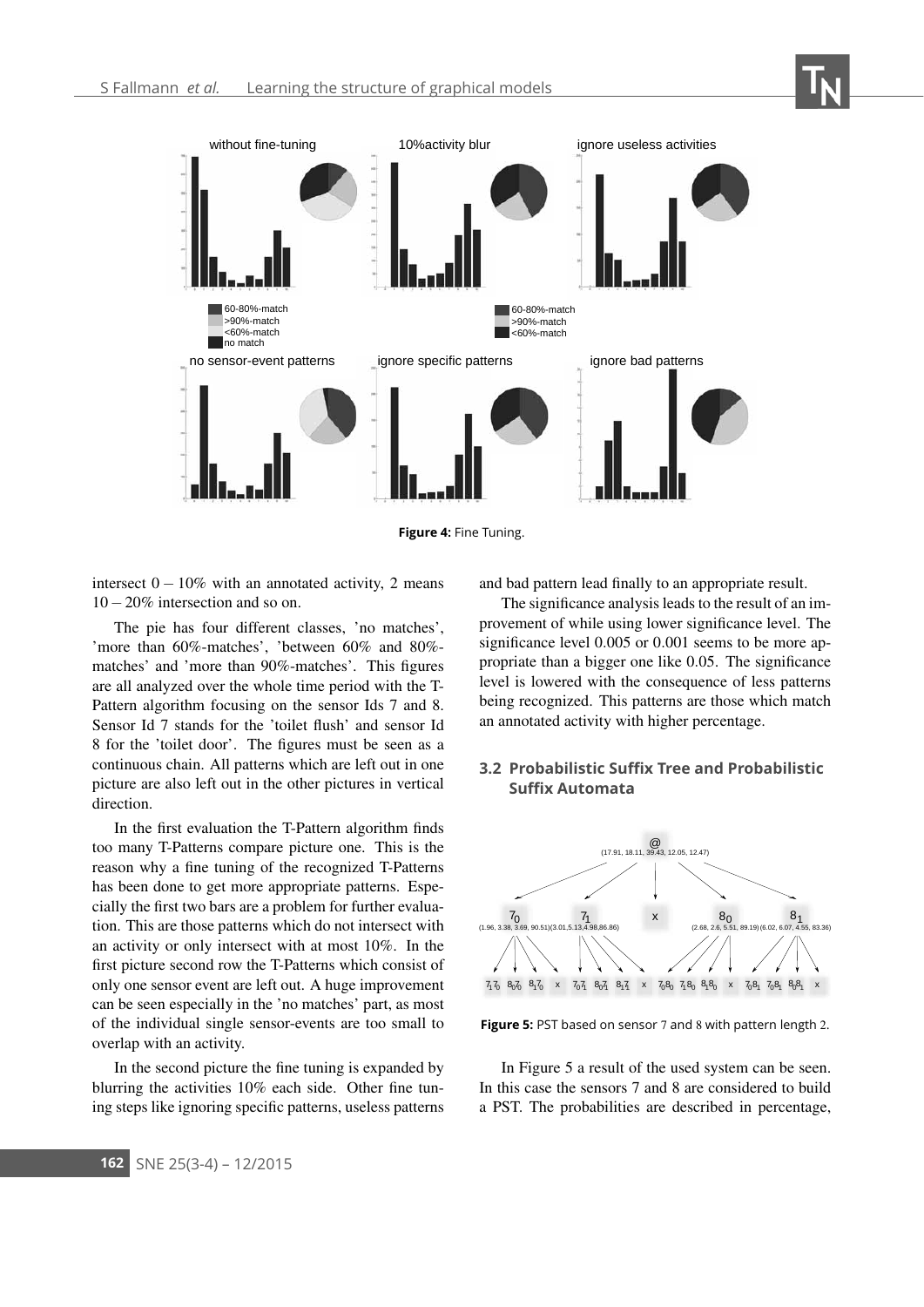

**Figure 6:** PSA transformed from PST in 5.

where the state  $8_0$  means 'toilet flush usage ended', 81 'toilet flush usage started', 70 'toilet door contact opened' and 71 means 'toilet door contact closed'. The results show that the probabilities are reasonable, as in each step the probabilities get smaller. This is of course true, because the occurrence of event *A* is at least as probable as the occurrence of pattern *AB*.

In Figure 6 the PST is transformed into a PSA with the already mentioned method. The result is an automaton, because for each state exists a subsequent state. If the activity, for instance 'using the toilet', is finished, the activity concludes with the state  $x$ , describing all events excluding the important ones 7 and 8. The two probabilities in Figure 6 assigned to arrows pointing in both directions describe the probability to the left node, indicated by the number above, and to the right node, indicated by the number below.

### **4 Conclusion and Outlook**

The work describes a system which is able to deal with sequential data from domestic sensors. This sensor data are used to detect patterns and transform this patterns into knowledge, which can be further used to detect anomalies. This is done with the transformation of the T-Pattern sample statistic to a PST and further to a PSA. This PSA only differs in the arcs and not in the nodes or probabilities from the PST.

The algorithms described beforehand will fundamentally increase the efficiency of a home automation system in terms of configuration efforts due to automated processes. A conceptual structure of the overall system is depicted in Figure 7. The data from the Smart Home System from sensors and actuators are preprocessed, this means false data are deleted. After that the



**Figure 7:** Activity recognition structure.

algorithm from above is applied to get a PSA.

The work ends with in this step, but further research can make it possible to detect anomalies on the basis of this algorithm. The idea behind is to use the prediction data from PSA and from policy controller, which contains user preferences and statistical data, for a decision maker. This decision maker, not yet enveloped, would be able to decide if a specific event occurred like leaving the Smart Home or optionally reminding the user to put on a jacket. The anomalies detection can also give hints about physical health status and diseases.[5]

#### **References**

- [1] Nugent CD, Biswas J, Hoey J. *Activity Recognition in Pervasive Intelligent Environments (Google eBook)*. Springer. 2011.
- [2] Han JW, Pei J, Yan XF. From sequential pattern mining to structured pattern mining: a pattern-growth approach. *Journal of Computer Science and Technology*. 2004; 19(3):257–279.
- [3] Li K, Fu Y. Prediction of Human Activity by Discovering Temporal Sequence Patterns. *IEEE Transactions on Pattern Analysis and Machine Intelligence*. 2014;36(8):1644–1657.
- [4] Ron D, Singer Y, Tishby N. The Power of Amnesia : Learning Probabilistic Automata with Variable Memory Length. *Machine Learning*. 1996;25(2):117–149.
- [5] Van Den Broek G, Cavallo F, Wehrmann C. *AALIANCE Ambient Assisted Living Roadmap*. Amsterdam, The Netherlands, The Netherlands: IOS Press. 2010.
- [6] Mori T, Fujii A, Shimosaka M, Noguchi H, Sato T. Typical Behavior Patterns Extraction and Anomaly Detection Algorithm Based on Accumulated Home Sensor Data. In: *Future Generation Communication and Networking (FGCN 2007)*. IEEE. 2007; pp. 12–18.